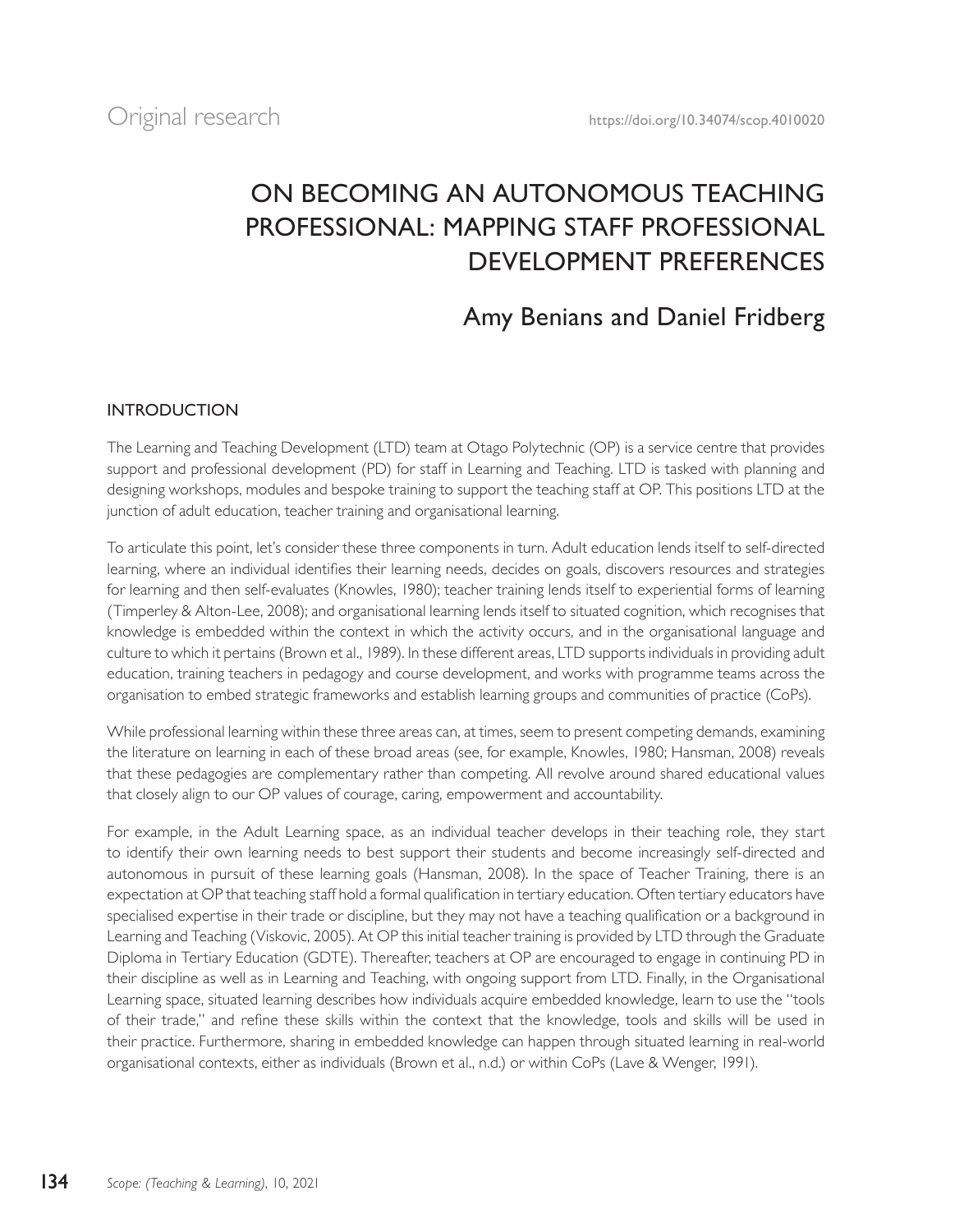So, what are CoPs? These are broadly defined as groups of people who share a concern or passion for something that they do and learn how to do it better as they interact regularly (Wenger & Snyder, 2000). The key driver for people to assemble in CoPs is the situated learning that takes place (Lave & Wenger, 1991). The CoP framework has been widely used in education to create learning communities which are established by teachers, for students, to engage students in a community of practice (CoP) pedagogy. As an example of a learning community, students may be tasked with a joint enterprise such as arranging an art exhibition with alumni (Wassenaar, 2017). They accomplish this by collectively engaging as a community, and in so doing develop a shared repertoire, including artifacts, resources and documentation, and arrive at a common language that they develop as a group. Such learning communities have been found to be very useful in reducing the isolation of online or distance learners (Andrew, 2014).

The CoP framework is a frequently used model of PD at OP. These are working groups of staff interested in broadening their understanding and increasing their competency in specific areas of Learning and Teaching, including educational technology, academic supervision and mentorship, and teaching peer-observation.

As a Learning and Teaching unit, one of the reasons for our interest in models of PD was a number of papers by Aileen Kennedy (2005, 2014) of the University of Strathclyde. In these papers, she examined different models for continuing professional development for teachers. She categorised these on a spectrum from transmissive to transitional to transformative. In her classification, she considered teachers' professional autonomy in undertaking PD, accountability for PD and the power relations underlying the reasons for taking up PD (Figure 1). In Kennedy's schematic, "transformative" refers to models of PD in which a teacher has professional and intellectual autonomy; she argues that such transformative PD models have the capacity to bring about lasting educational change.

| <b>Model of PD</b>                                                                           | <b>Purpose of model</b> |                                      |  |
|----------------------------------------------------------------------------------------------|-------------------------|--------------------------------------|--|
| The training model<br>The award-bearing model<br>The deficit model<br>The cascade model      | Transmissive            | Increasing capacity for professional |  |
| The standards-based model<br>The coaching/mentoring model<br>The community of practice model | Transitional            | autonomy and teacher agency          |  |
| The action research model<br>The transformative model                                        | Transformative          |                                      |  |

Figure 1. Kennedy's spectrum of PD models (Kennedy, 2005, 2014).

We wished to examine how Kennedy's model translates in our own practice of delivering PD. Based on relevant literature (see, for example, Hudson, 2016; Manke, 1997; Wong, 2016), we have articulated two factors that might promote teachers' increased autonomy in pursuing PD:

- 1. Reduction of the hierarchical nature of the interaction between PD provider and recipient.
- 2. Having the direction of information flow change from unidirectional to bidirectional, as we move from the transmissive to the transformative.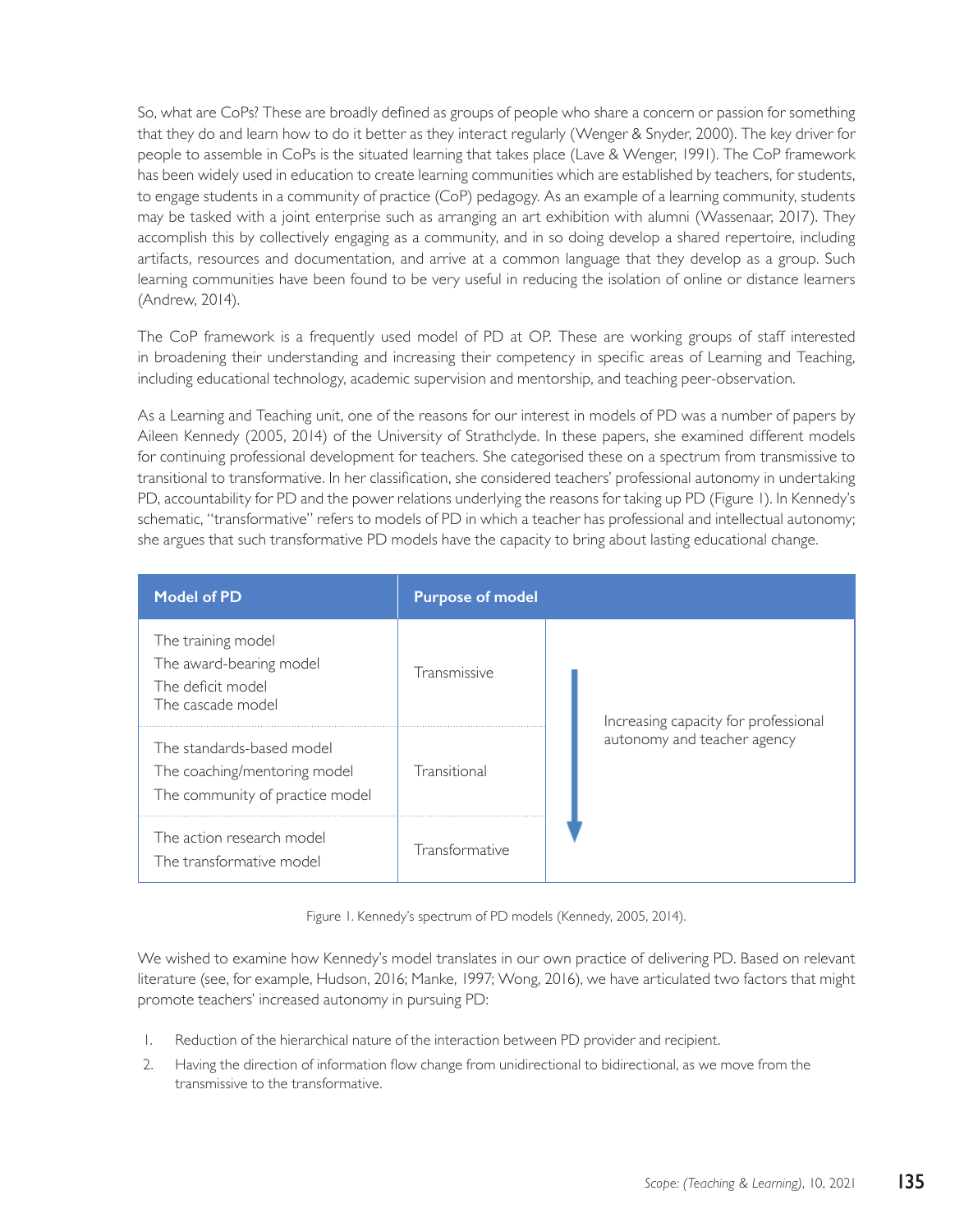Thus, theoretically, as we move from transmissive towards transformative PD, the learner becomes more autonomous, self-driven and self-directed in their learning. To illustrate this with an example, the CoP model of PD sits in the transitional zone in Figure 1. Within a CoP, information flow is bidirectional and usually occurs within a democratic structure, reducing the hierarchy between expert and novice learner. However, there is still an expectation within a CoP for facilitation and leadership which sets the mandate for the group (Wenger & Snyder, 2000). Of interest to us, as staff developers, is that as one moves from a transmissive towards a transformative model of PD, there is an increasing capacity for professional autonomy, whereby the staff member engaging in PD has a greater capacity to decide on the direction that they wish to engage in self-directed learning. Figure 2 illustrates how these factors relate to Kennedy's modes of PD.

|                                               |          | Criterion I: Teacher-learner hierarchy present? |                |
|-----------------------------------------------|----------|-------------------------------------------------|----------------|
|                                               |          | Yes                                             | No             |
| Criterion 2: Direction of<br>information flow | One way  | Transmissive                                    |                |
|                                               | Iwo ways | Transitional                                    | Transformative |



Some examples that illustrate these criteria include a face-to-face workshop, in which a one-way information flow takes places with a hierarchical division between an expert facilitator and learners. Conversely, in a peer-mentoring circle, no formal roles are allocated and information flows in all directions, making it a transformative means of PD.

To summarise, LTD is involved in designing and delivering PD in different settings (individual, group-based and institutional), ranging from transmissive methods of delivery to more autonomous, transformative ones. One predominant form of PD, which promotes learners' autonomy, though not yet manifesting full autonomy, is the CoP model, which is a widely practiced form of PD at OP. Based on this practice, in our research we sought to answer the question: What are OP's staff preferences for their own PD in terms of Kennedy's spectrum? Following on from this initial question, we explored the existing CoPs in which OP staff play an active role and classified them.

## **METHODS**

Data was collected for quantitative and qualitative analysis using an anonymous survey in Qualtrics that was emailed to all teaching staff at OP across three campuses (Dunedin, Cromwell and Auckland). Staff were invited to participate in this survey in July 2020, allowing 5-6 weeks return to normal campus-based teaching following the COVID-19 related lockdown. Ethics approval for this research was obtained from OP's research ethics committee (reference number 864a).

The survey consisted of three parts. In the first part, multiple-choice demographic questions were asked about gender, ethnicity, campus, years of teaching and other personal data. In the second part, teachers were asked about their preferred ways of receiving PD (for example, face-to-face workshops and online workshops) and about areas of Learning and Teaching in which they would like to be better able to support their learners. In the third part, teachers were asked questions relating to CoP, enquiring if the staff member was a member of any CoPs and, if so, the names and purposes of these (with a maximum of three).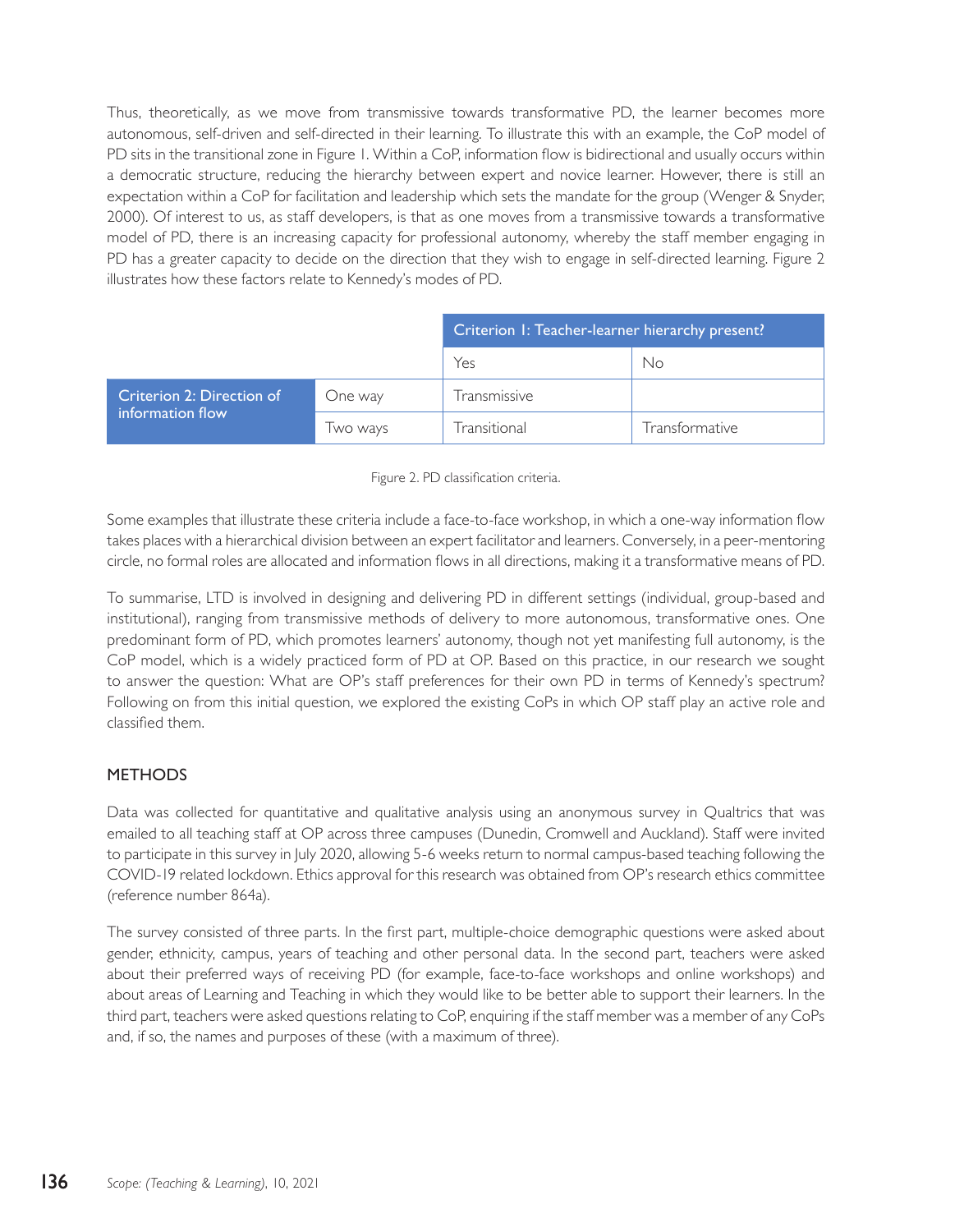### Community of Practice Mapping

To map OP's staff CoPs, a thematic analysis of the names and purposes of the CoPs described at OP was performed, based on the procedure described by Boyatzis (1998). Themes were not pre-decided, but were allowed to emerge from the data through an initial inspection of a subset of the data by the first author. Themes were coded as follows:

- 1. Learning and Teaching to include all activities related to teacher training, apprenticeships and classroom teaching.
- 2. Educational technologies.
- 3. Professional identity to include all professional registration bodies, such as Chambers of Commerce, and groups contributing to staff development within their discipline area.
- 4. Research.
- 5. Cultural or related to ethnicity.
- 6. Wellbeing or related to pastoral support of either students or staff members.
- 7. Not a CoP. This theme was to describe reported communities that were deemed to be lacking the element of practice (Wenger, 1998), such as a faith-based group.

The thematic analysis was conducted by three members of the research team to independently code the data set. An interrater reliability of 80 percent was reached, calculated as a percentage of the number of times the three researchers agreed on the codes, divided by the total. Disagreements were easily resolved through discussion of the coding and a consensus decision reached, after which the majority decision was taken as consensus.

#### Kennedy Score

In order to analyse our data in light of Kennedy's model (Kennedy, 2005), participants were classified by their preferred means of PD into three categories: transmissive, transitional and transformative. Next, a Kennedy Score (KS) ranging from 1 to 3 was calculated for each participant. Each classified mode (transmissive, transitional and transformative) received a value of 1, 2 or 3 respectively. Then, numeric values were calculated as an average of a participant's choices between their five highest preferred PD modes. A high KS approaching 3 indicated a preference for transformational delivery of PD, while a low score approaching 1 indicated a preference for transmissive delivery of PD.

The SPSS data analysis package was used to perform quantitative analyses on the de-identified data set, including descriptive statistics and statistical tests to examine for relationships between variables such as bivariate analyses.

#### **RESULTS**

#### Demographics

The responses to the demographic questions indicated that of the 98 respondents, 37 were male and 55 were female. Of those, six identified as Māori and 92 were non-Māori and non-Pasifika. Roughly 70 percent of the respondents worked at the Dunedin campus at the time of taking the survey, which is reflective of OP's distribution across its three campuses, with a small number of respondents (~4 percent) at the Central Otago campus and a small but significant number of respondents (~12 percent) at the Auckland International campus. The around 11 percent who selected "other" were most likely staff working at distance around the country.

Of the respondents, more than half (56-57 percent) said that they had been working at OP for more than six years. The respondents' level of professional qualification is presented in Figure 3.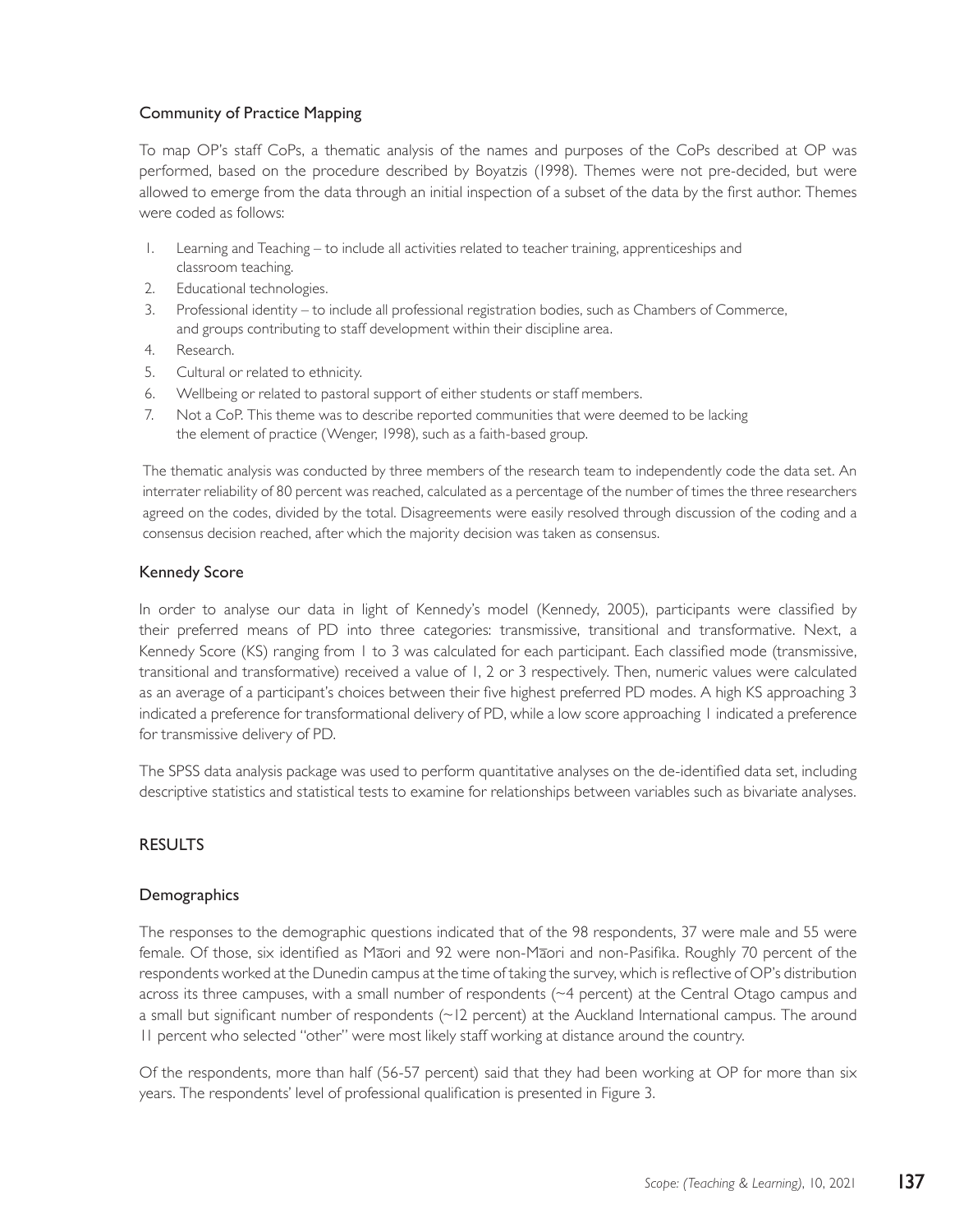

# What is your highest level professional qualification?

Figure 3. Respondents' level of professional qualification.

As Figure 3 shows, more than half of the respondents hold a Master's degree or above.

### Community of Practice mapping

Forty-eight of the 98 participants felt that they belonged to one or more CoP. The CoPs mentioned by the participants are presented by themes in Figure 4.



# Type of Community of Practice

Figure 4. Type of CoP reported by participants.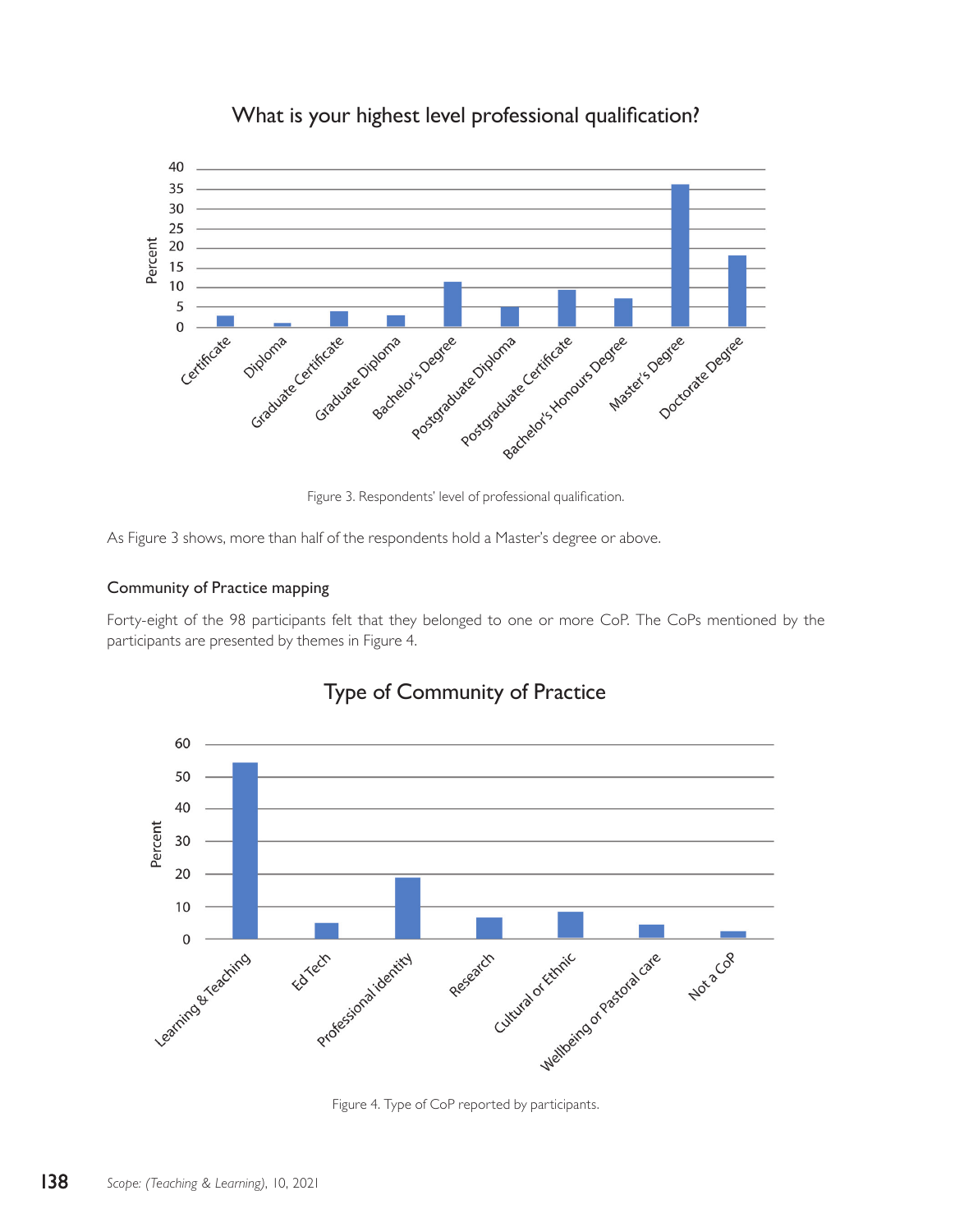As Figure 4 indicates, 60 percent of the CoPs mentioned by the participants revolve around Learning and Teaching practice, including educational technology.

The 48 participants who are members of one CoP or more were then asked to what extent their participation in CoPs contributes to their practice. Their responses are summarised in Figure 5.



# To what extent does your participation in this group contribute to your practice?

Figure 5. Participants' perceptions regarding contribution of CoPs to their practice.

Results were then examined for correlations. The length of time teaching was the only significant factor in determining membership of a CoP and perception of its value. Specifically, length of time teaching at OP was found to be positively correlated with belonging to one or more CoP ( $n= 82$ ,  $R = .287$ . P < .01). This means that the longer a teacher teaches at OP, the more likely they are to belong to a CoP. Also, the length of time teaching was found to be positively correlated with respondents' perceived contribution to their teaching practice of participation in a CoP (n=48, R = .290, P< .5). That is, the longer a teacher teaches, the more likely they are to see the value in participating in a CoP for their teaching practice. Other demographic variables, including gender, location, part- or full-time status and level of professional qualification, were not found to be less significant in this respect.

## Kennedy Score

As a next step, respondents' KS were analysed, both to map their PD preference and to check for possible factors influencing it. The relative weightings of Kennedy's modes of PD in the participants' responses are presented in Figure 6.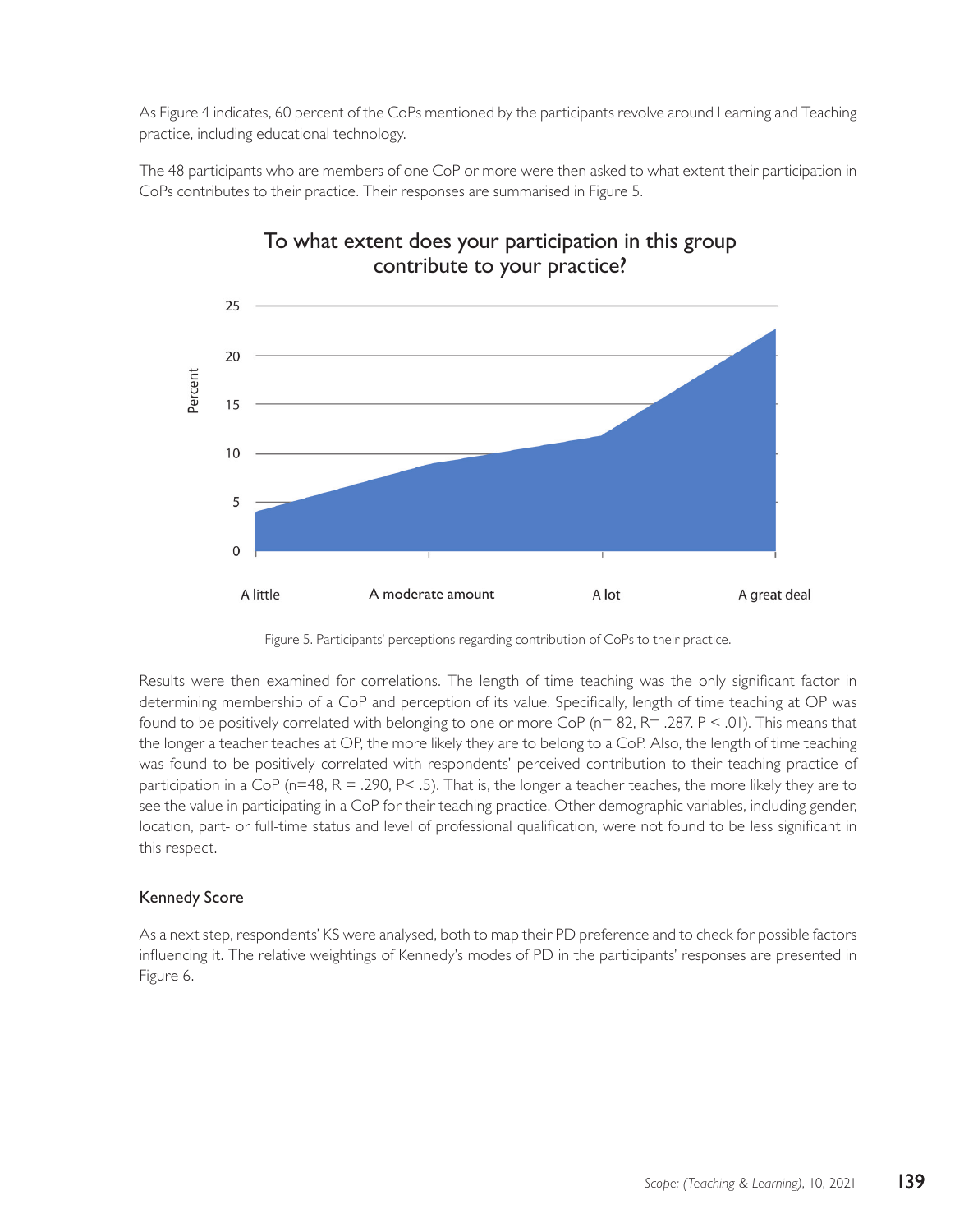

# How do you normally prefer to engage in PD?

Figure 6. Participants' preferences for modes of PD.

As Figure 6 shows, a majority of the participants, almost in equal numbers, have preferences for either transmissive or transformative modes of PD. Although it may seem as if there is a polarisation in participants' preferences of PD modes, further analysis indicates that there is a close-to-normal distribution of individuals' KS, with the mean KS being very close to 2 (N=91, Mean=1.92, StD=.374). Figure 7 below presents the distribution of the participants' KS.



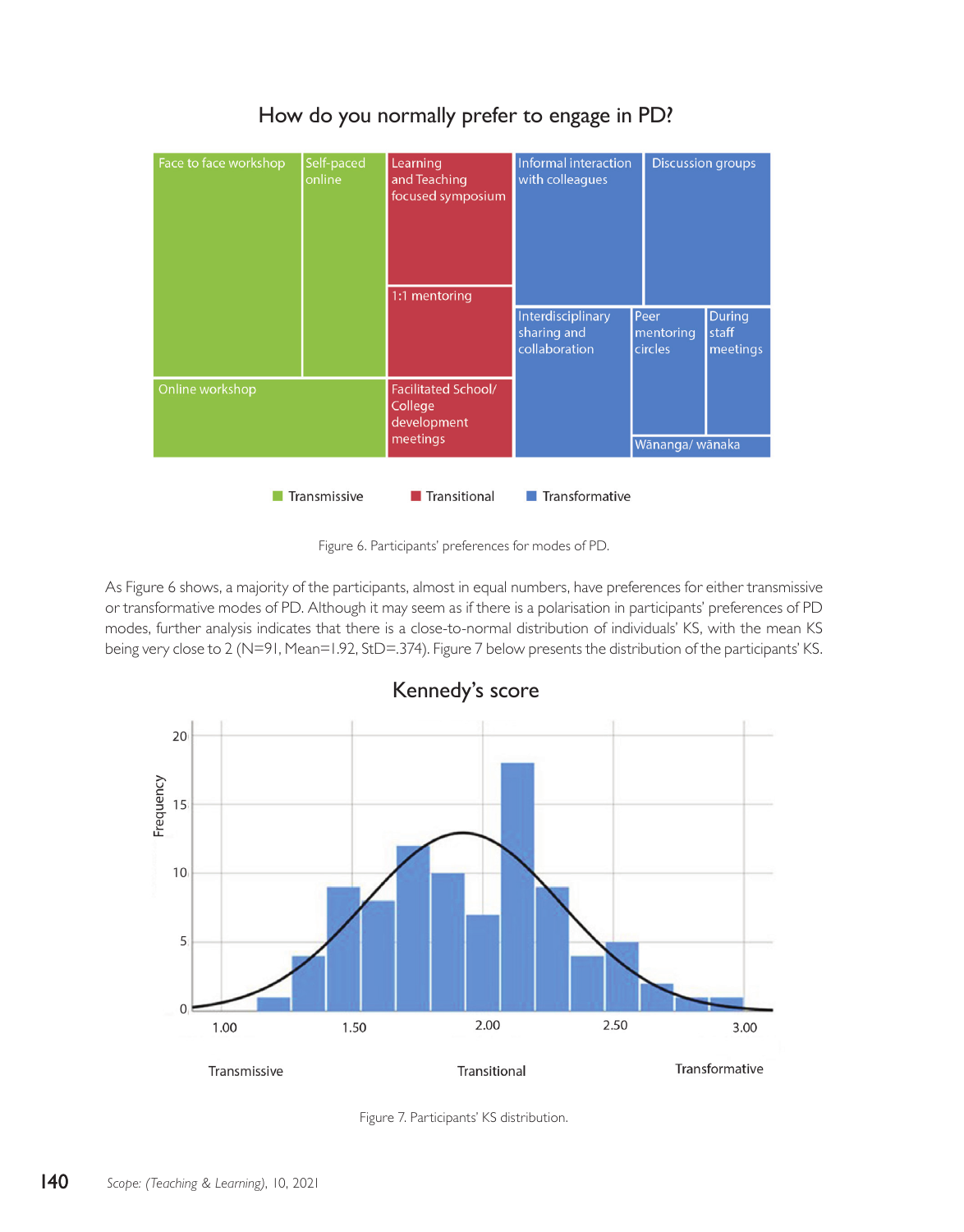Following the distribution analysis, a correlation analysis was performed to identify possible factors which might influence participants' preference for one mode of PD over another. The findings indicated that time spent teaching is positively correlated with the KS (n=91, r=.257, p<.05), meaning that the longer a teacher teaches, the more they are inclined towards a transformative mode of PD. Furthermore, a T-test indicated that a likely cut-off point of length of teaching was six years ( $n=91$ ,  $t=.255$ .  $p<.05$ ). Conversely, this finding indicates that teachers with less than six years of teaching experience have a preference for PD modes positioned on the transitional–transmissive area of the KS spectrum. No other demographic factors were found to have a significant effect on participants' KS.

## **DISCUSSION**

Our research aimed to address two main questions – what are OP's staff preferences for their own PD, in terms of Kennedy's spectrum; and what are the existing CoPs in which OP staff play an active role? This section presents the main findings on these questions, exploring some of their theoretical meanings. Next, implications for OP staff development are explored, for the LTD team as well at the institutional level. Finally, the next steps for this research project are presented.

With regard to the first research question, Kennedy (2005) argues that the progress along the spectrum of PD modes supports the development of professional autonomy and capacity for transformative practice. Our results indicate that while this may be very much the case, a time factor should also be integrated into this model, to allow new teachers to gain competency by engaging in transmissive modes of PD before they have the confidence and capability to engage in more autonomous forms of PD.

The KS, while being important in introducing a conceptual framework for teachers' PD, does not fully address the question of causality. That is, why are different modes preferred by different teachers and, more importantly, what factors drive progression along the spectrum? The results of our research suggest that not only do PD needs change with time spent teaching, but that teachers' expressed PD preferences might provide an indication of their perception of agency. In other words, beyond the specific value that a PD opportunity holds for professional learning, a progression in the PD mode goes hand-in-hand with an increased sense of competence and development of professional identity.

Additionally, while Kennedy infers that the shift towards transformative PD reflects an increase in professional and intellectual autonomy (2005) and teacher agency (2014), she does not relate this to a teacher's preference for more autonomous forms of PD that we think this shift entails. To bridge this gap, we have postulated that this shift towards greater professional/intellectual autonomy also involves a preference for engaging in self-directed learning pedagogies. More specifically, where developing an autonomous learner is a goal of the PD, we have elaborated on two factors, namely removing teacher–learner hierarchies and encouraging two-way information flow. These two factors may provide guidelines for practical applications for PD which can allow staff to move towards more autonomous modes of PD.

In regard to the second question, the research results indicate that OP's staff has diverse preferences when it comes to their preferred PD modes. While newer staff members prefer more transmissive modes of PD, it seems that the more experienced teachers prefer more autonomous modes, which are typically transitional or transformative. Not surprisingly, the more experienced teachers are, the more they are engaged in CoPs and the more likely they are to find them valuable in contributing to their teaching practice. The most common CoPs at OP revolve around Learning and Teaching issues (60 percent), with a few others that were classified as focussed on research (8 percent), professional or cultural identity (28 percent), and pastoral care and wellbeing (4 percent). These results provide a strong indication of the usefulness of CoPs as a means of Learning and Teaching-related PD. For this reason, the second phase of this research project will be dedicated to a closer examination of CoPs at OP.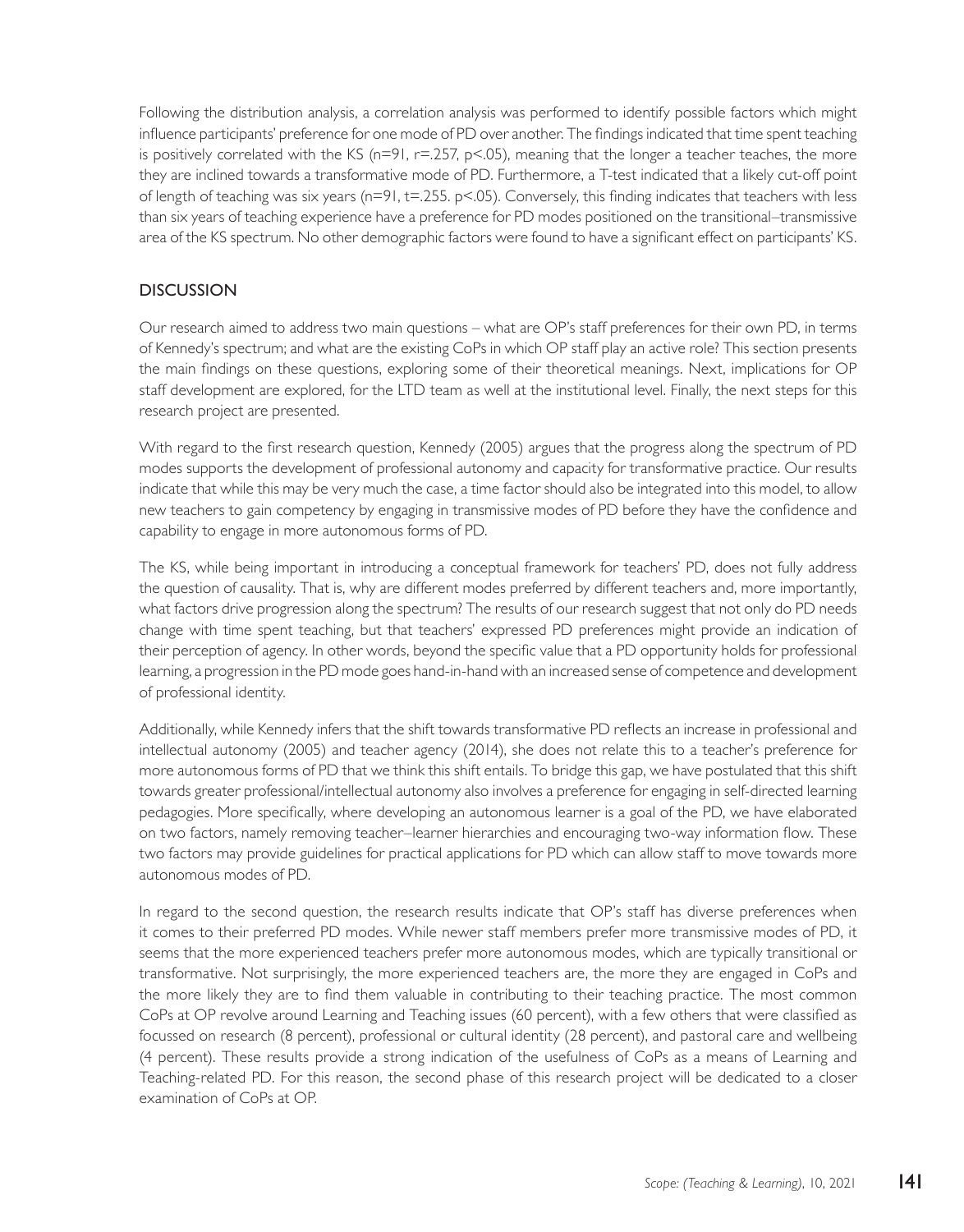#### Implications for Learning and Teaching Development

In Kennedy's original classification, she used the terms transmissive, transitional and transformative to define the intended purpose of the PD undertaken. For example, transformative forms of PD such as action research could be used to bring about a transformative change in teaching practices utilising a ground-up approach, whereas transmissive forms of PD could be used for actioning an organisation-wide directive, such as encouraging staff to adopt a new literacy strategy or classroom teaching practice across an institution. The purpose of the transitional category includes forms of PD that can straddle both transmissive and transformative modes and can transition from one to the other. For example, the CoP model of PD can be facilitated in a strongly directive fashion, or it can be staff-led and evolve with their changing learning needs and interests. In this paper, we have used the terms transmissive, transitional and transformative to define the mode of delivery of PD. In so doing, we have broadened Kennedy's classification to also include the delivery mode as well as the intended purpose of the PD. Nevertheless, delivery mode strongly aligns to purpose. From LTD's perspective, this has implications for the design of PD, where the choice of delivery mode should align with the pedagogy used to deliver PD offerings and its intended purpose.

From our data, we also see an emerging group which consists of our new teachers who have just come into teaching practice from their trades or professions; they show a preference for more transmissive modes of PD. For their academic induction, our new teachers have a need for just-in-time learning such as targeted face-to-face workshops. Furthermore, examining the learners' pathway through the GDTE from the perspective of increasing learners' autonomy may illuminate a progression towards self-directed learning. Specifically, learners start this programme by working through fully facilitated courses (for example, Fundamentals of Tertiary Teaching and Learning), then moving onto supervised courses (for example, Negotiated Learning and Work-Based Learning) and through to self-directed learning (Integration of Professional Practice). Thus, the GDTE journey, which new teachers at OP are required to take in their first few years of teaching, embodies this progression from transmissive to transitional to transformative modes of learning. Through the delivery of this programme, LTD hopes to promote an organisational culture of self-directed and autonomous learning.

Reflecting on the training and support offered by LTD to OP's staff, it is evident that much is offered in the space of transmissive PD in the form of the GDTE, online tutorials, face-to-face workshops and bespoke training; less is offered as transitional forms of PD, such as CoPs (for example, Educational Technology Champs or GDTE learners' hui); and very little if anything is offered as transformative PD. Considering the findings of our research, a major implication is that while support from LTD is mostly offered to newer staff members, the needs of more experienced staff should be given greater consideration and more emphasis by LTD.

#### Institutional implications

From an organisational perspective, an awareness of Kennedy's categorisation of PD models can inform decisions around staff development and support.

#### *Support of OP teaching staff*

The constraints on available resources need to be considered. For transmissive modes of PD staff need time, such as the discretionary leave available to academic staff engaged in the GDTE and time-release from normal teaching duties. However, transitional and transformative modes are more resource-intensive, requiring funding for launch events, visiting speakers, conferences, and so on. However, these activities are highly unlikely to be eligible for research funding. One recommendation would be to make a pool of funding available for transitional and transformative PD opportunities such as these.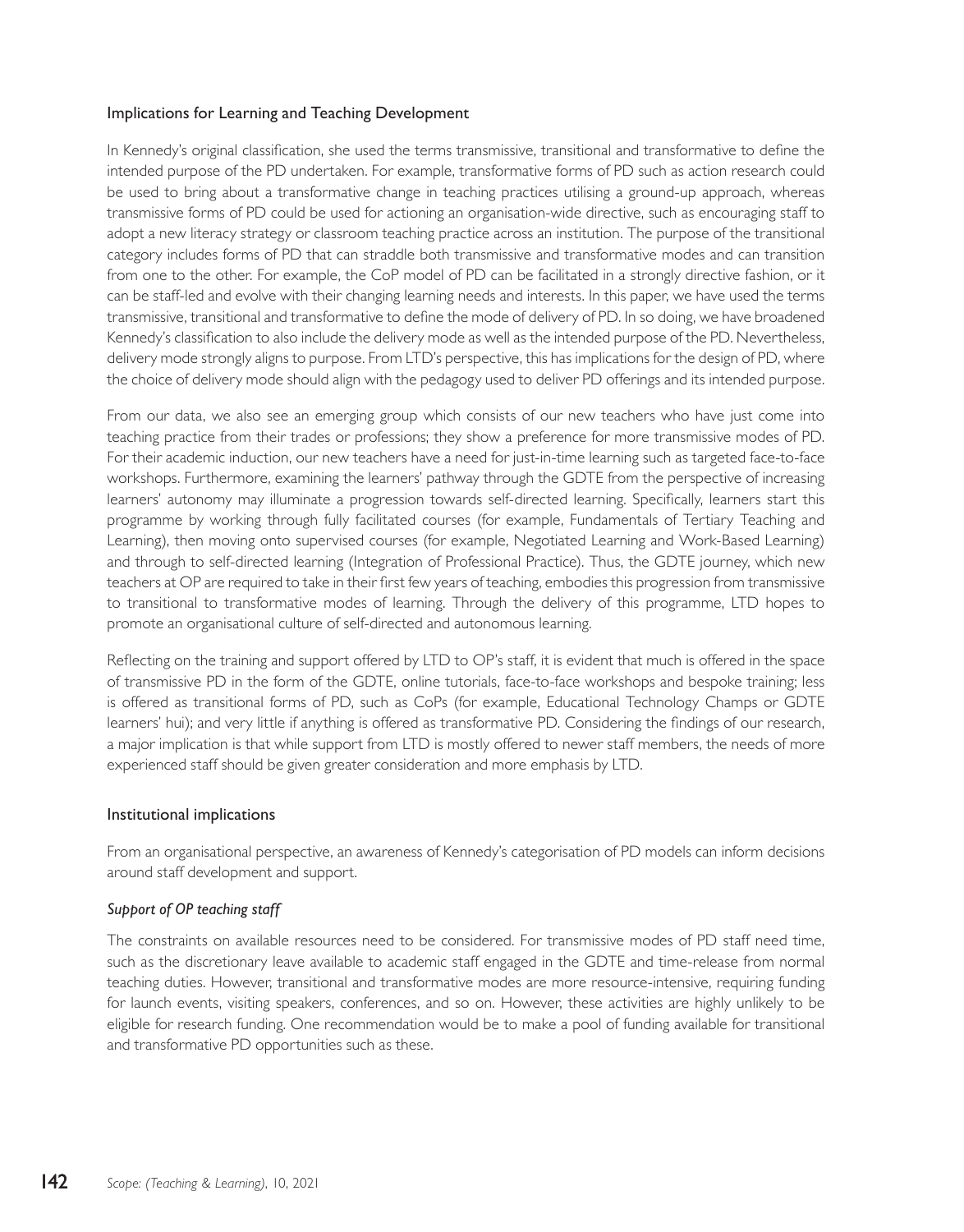#### *Reward and recognition of staff*

OP has some paths in place to recognise and incentivise transmissive PD: early-career teachers are awarded badges, OP's micro-credentials or "EduBits" and the GDTE qualification; mid-career teachers are awarded post-GDTE PD funding increases and eligibility to apply for senior lecturer status. However, we may lack forms of recognition for our mature-career teachers engaging in transitional and transformative modes of PD. There needs to be greater recognition for being part of institutional groups such as CoPs and research groups, which contribute to both one's own professional learning and that of colleagues.

#### Next steps

Viskovic's work indicates that vocational teachers value the informal learnings that are gained from within a CoP framework (Viskovic, 2005). A second reason to explore CoPs at OP is that CoPs represent a model of PD that empowers teaching staff to become self-directed in their learning (Hansman, 2008). Self-directed learning is the "holy grail" for staff developers who ideally want motivated, agentic and empowered staff members to identify areas for their own PD of interest to them as dual professionals, such as engaging in professional inquiry or research (Timperley et al., 2007).

In this first phase of the research project, questions on OP staff's PD preferences and needs were explored, CoPs were mapped and the perceived contribution of CoP to staff's PD was confirmed. However, there is still a need for an in-depth inquiry into why individuals participate in CoPs and the benefits for their teaching. Additionally, while a broad understanding of the areas covered by CoPs has been established, further research is required to learn about best practice in initiating and operating CoPs at OP. These two questions will be the focus of the second phase of our research project, using more qualitative tools and methodology. As a result, we hope to develop our understanding of how we can improve our support of CoPs as an organisation.

#### ACKNOWLEDGEMENTS

This article reports the first phase results of a research project focusing on CoPs at Otago Polytechnic. The authors would like to thank Rhina Chan, Kath Danaher and Rachel Cash for their generous contributions to data collection and analysis.

Amy Benians joined the Otago Polytechnic Learning and Teaching Development team in August 2018. She supports staff to design, develop and deliver blended and online courses using Moodle and other educational technologies. Prior to this, she worked as a research scientist, lecturer, scientific writer and instructional designer. She holds a PhD in clinical pharmacology from the University of London and a Graduate Diploma in Tertiary Education from Otago Polytechnic. Her research interests include teacher professional learning and development within CoPs, blended learning and student-centred learning and teaching.

https://orcid.org/0000-0001-7600-6837

Daniel Fridberg joined the Otago Polytechnic Learning and Teaching Development team in September 2018. Prior to this, he was a practitioner, teacher and consultant in negotiation and peacebuilding processes. In his role as a learning and teaching specialist, he supports staff in developing their teaching practice. In 2022 he plans to launch a new Graduate Diploma in Conflict Resolution at Otago Polytechnic. Daniel holds a PhD in peace and conflict studies from the University of Otago. He has an MA in conflict research, management and resolution and a BA in psychology, both from the Hebrew University of Jerusalem.

https://orcid.org/0000-0001-8771-9170